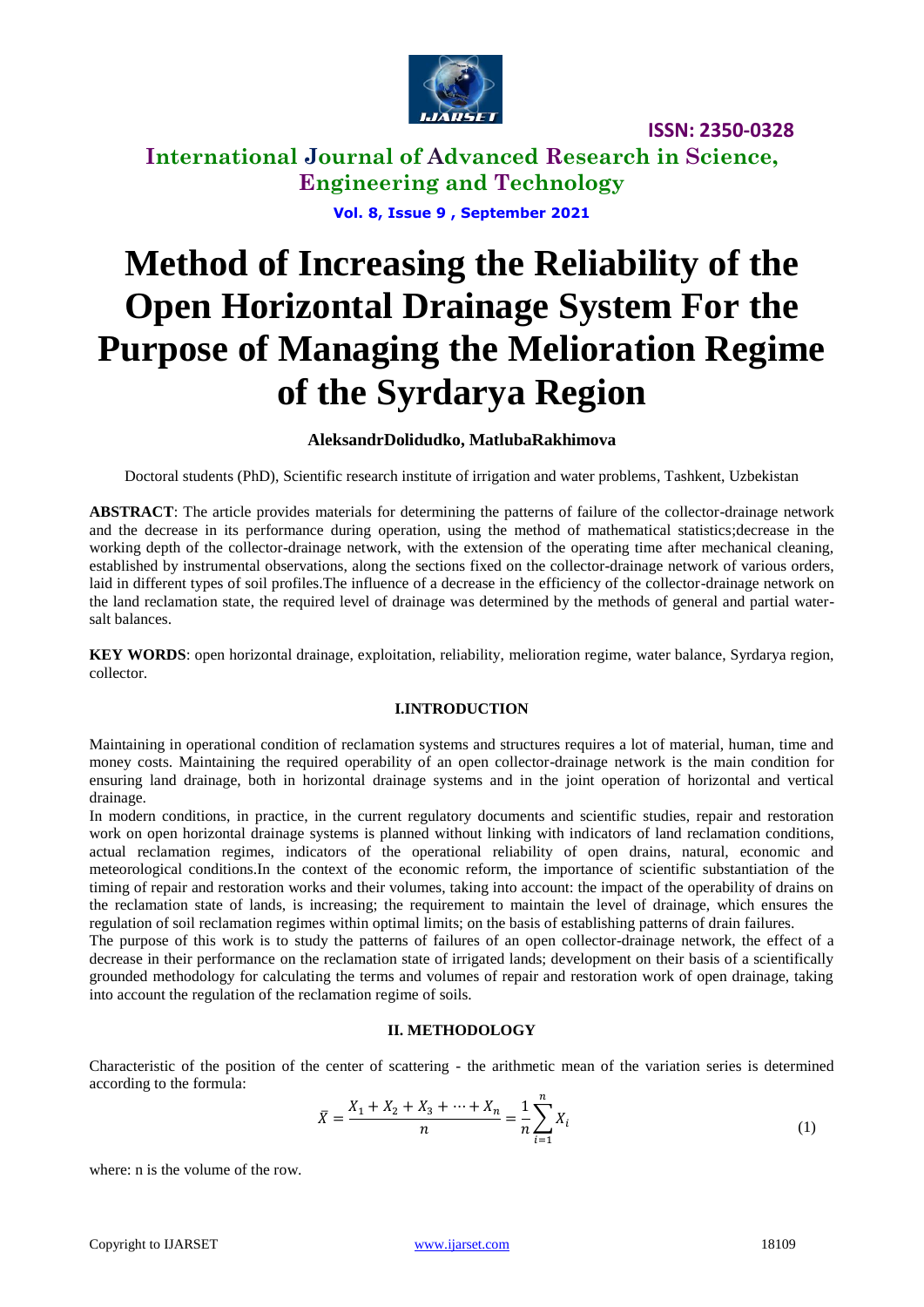

**International Journal of Advanced Research in Science, Engineering and Technology**

#### **Vol. 8, Issue 9 , September 2021**

One of the important characteristics of the variation series, the mode, is the most probable value of a random variable.Mode is practically defined as the value of the average interval in which the frequency or frequency is greatest, on the frequency range its peak.

To characterize the empirical distribution of a random variable, definitions, only the arithmetic mean and mode are not enough, since two such distributions with the same means can have completely different forms.

The scattering characteristics are used to determine this property of a random variable. The characteristics of the scatter or spread of a random variable are as follows: spread of scatter (spread) – R; rms or standard deviation – σ; dispersion –  $\sigma^2$  and the coefficient of variation – V.

The span is determined by the formula:

$$
R = X_{max} - X_{min} \tag{2}
$$

The standard deviation is determined by the formula:

$$
\sigma = \sqrt{\sum_{i=1}^{n} (X_i - \bar{X})^2}
$$
 (3)

Dispersion

$$
\sigma^2 = \frac{1}{n} \sum_{i=1}^n (X_i - \bar{X})^2
$$
 (4)

The coefficient of variation characterizes the value of the standard deviation as a percentage of the arithmetic mean and therefore is convenient for comparing the empirical distribution by the value of their relative dispersion.

$$
V = \frac{\sigma}{\overline{X}} \cdot 100\%
$$
 (5)

To significantly reduce the time of the statistical processing is used in practice sample observation. Selective observation should make it possible, without resorting to a continuous survey, to obtain the indicated generalizing indicators that would correctly reflect the characteristics of the entire general population.

The representativeness of the sample was assessed by the size of the average error of the sample mean equal to the square root of the variance of the feature, divided by the size of the sample:

$$
\mu_x = \sqrt{\frac{\sigma^2}{n}}\tag{6}
$$

For a visual representation of the probability distribution, polygons of the probability distribution were built, which have the form of broken lines. If you replace the polygonal line with a smooth curve that expresses the polyline under study as closely as possible, this curve is called a probability curve. It is important to know the relationship between the possible values of a random variable and their probabilities, which is called the theoretical law of distribution of a random variable.

According to the graphic representation of the variation series, it is assumed that the empirical distribution of random variables is subordinated to some theoretical law of the distribution of random variables, according to the appropriate methods and criteria, the agreement of the empirical distribution with the proposed theoretical one is checked.

The influence of the failure rate and the overall performance of the collector-drainage network on the land reclamation state, the required level of drainage were determined by the methods of general and particular water-salt balances, according to the refined schemes of R.K.Ikramov.

1. General water-salt balances are compiled for the reclaimed gross area:

$$
\Delta W = W_e - W_b = O_P + B + \Phi_{mc} + B v_{/d} + B_{cdn} + \overline{\Pi} + \underline{\Pi} - \overline{O} - \underline{O} - ET_{\scriptscriptstyle B} - C - \underline{A}_G - \underline{A}_{vd} \pm P \tag{7}
$$

$$
\Delta C = C_{\nu d} + C_{\Phi} + C_{\text{B}_{\mu}} + C_{\text{B}_{\nu}d\eta} + C_{\overline{\Pi}} + C_{\underline{\Pi}} - C_3 - C_2 - C_{\text{C}} - C_{\text{G}g\omega} - C_{\text{G}_{\text{B}}} + C_{\text{P}} \tag{8}
$$

2. The water-salt balances of the aeration zone of the reclaimed territory are compiled for the gross area of the balance contour according to the formulas:

$$
\Delta W^a = W^a_b - W^a_e = O_P + O_w + B v_{d} + B_{cdn} + (1 - \alpha) \Phi_{\text{BH}} - C_n - ET \pm g_l
$$
\n(9)

$$
\Delta C^a = C_b^a - C_e^a - C_{op} + C_{\nu/d} + C_{Bcdn} + C_{(1-\alpha)\Phi_{\text{BH}}} - C_{Cn} + C_{g_I}
$$
\n(10)

3. The water-salt balances of the aeration zone of the irrigated field are compiled for the irrigated area: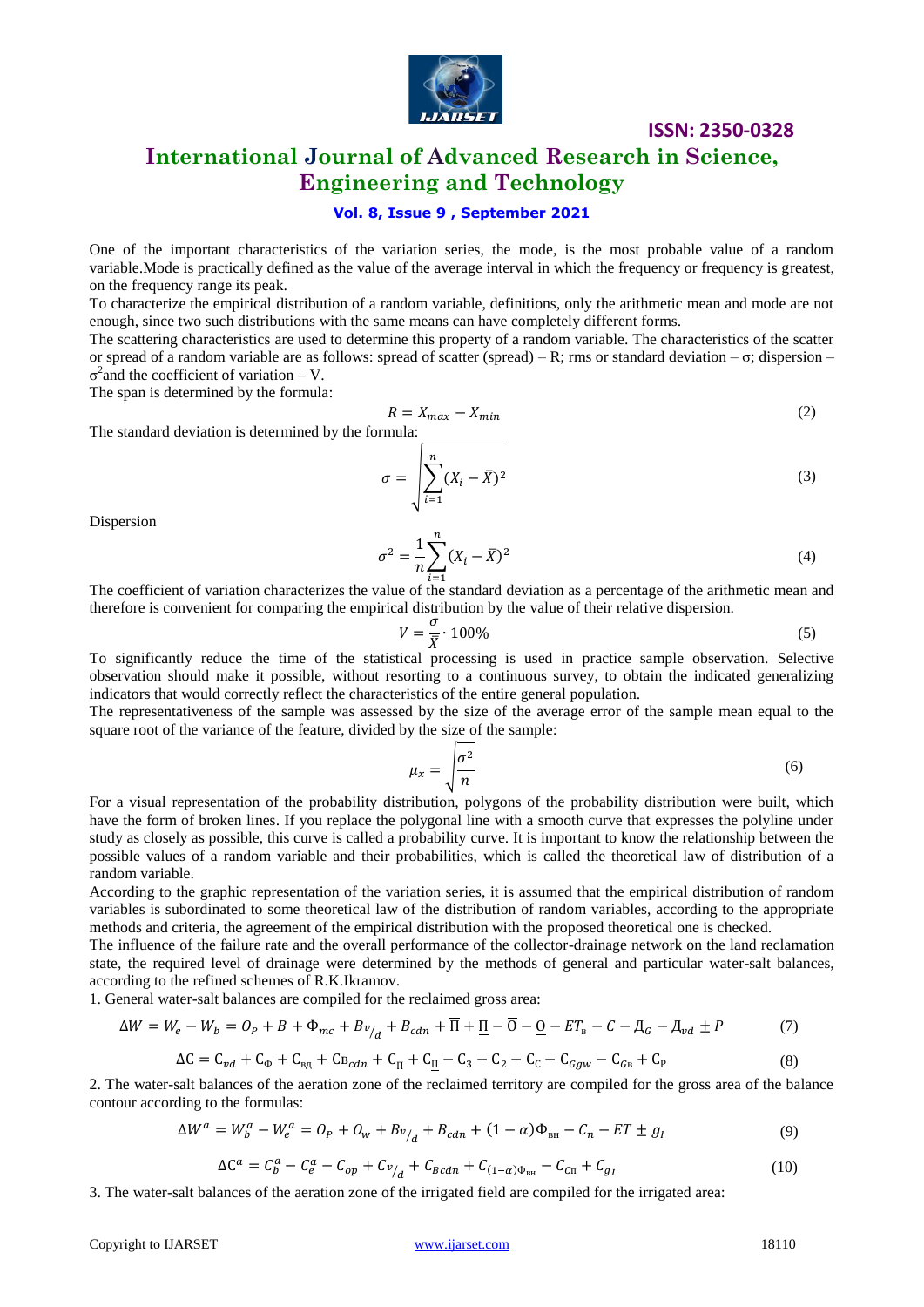

## **International Journal of Advanced Research in Science, Engineering and Technology**

#### **Vol. 8, Issue 9 , September 2021**

$$
\Delta W^a = W^a_b - W^a_e = \frac{1}{\psi} (O_P + O_w + B v_{/d} + B_{cdn} + (1 - \alpha) \Phi_{\text{BH}} - C_n - ET \pm g_I)
$$
(11)

$$
\Delta C^{a} = C_{b}^{a} - C_{e}^{a} = C_{op} + C_{\nu/d} + C_{cdn} + C_{(1-\alpha)\Phi_{\text{BK}}} - C_{Cn} \pm C_{g_{I}}
$$
(12)

4. The water-salt balances of the surface layer of groundwater are compiled to predict the salinity of the surface layer of groundwater: the outflow of groundwater from the calculated surface layer  $(h_0)$  to the underlying ones can be determined by the formulas:

а) when the groundwater level rises

$$
z = (\alpha \Phi_{B/x} \pm g_I) \left( 1 - \frac{\Delta W_{gw}}{\alpha \Phi_{B/x} + \Phi_{mc} + \Phi_{M/x} \pm g_I} \right)
$$
(13)

b) when the groundwater level drops

$$
z = \alpha \Phi_{B_{\gamma_x}} \pm g_I \tag{14}
$$

**ISSN: 2350-0328**

c) when

$$
\alpha \Phi_{B/x} < | -g_I| \qquad z = 0 \tag{15}
$$

Saltbalance

$$
C_b^{\text{IBF}} - C_e^{\text{IBF}} = C + \Phi_{B/_{\chi}} \pm C_{g_I} \tag{16}
$$

5. Water-salt balance of the root zone

$$
\Delta W^{rz} = 0_P + \frac{1}{\psi} \left( 0_P^H - C_\Pi \right) - ET_n \pm g_2 \tag{17}
$$

$$
\Delta C^{rz} = C_b^{rz} - C_e^{rz} = C_{op} - C_n \pm C_{g_2}
$$
\n
$$
(18)
$$

where:  $W_b - W_e$  – moisture reserves at the beginning and end of the billing period are determined by the formula of A.I.Engulatov:

 $\Delta W$ ,  $\Delta C$  general changes in moisture and salt reserves within the balance loop;  $O_p$  – precipitation; B – water intake (according to operational hydrometry data);  $\Phi_{mc}$  – filtration losses from main canals (according to operational hydrometry data);  $Bv_{d}$  – use for irrigation of water from vertical drainage;  $B_{cdn}$  – use for irrigation of water from the collector-drainage network;  $\overline{II}$ ,  $0$  – inflow, outflow of surface water to the balance area;  $\underline{II}$ ,  $\underline{O}$  – inflow, outflow of groundwater into the balance area from the side;  $ET_B$  – evatranspiration;  $C$  – total discharge of irrigation water;  $A_G$  – wedging out of groundwater into horizontal drainage;  $\mu_{vd}$  – pumping volume of vertical drainage wells;  $\pm P$  – inflow, outflow of groundwater from below;  $C_B$ ,  $C_{\phi}$ ,  $C_{\phi}$ ,  $C_{\phi}$  – accordingly, the content of salts in the elements of the water balance, t/ha;  $W_b^a$ ,  $W_e^a$ ,  $\Delta W^a$ ,  $C_b^a$ ,  $C_e^a$ ,  $\Delta C^a$  – respectively, the initial and final drifts of moisture and salts in the aeration zone and their change during the billing period;

$$
\Delta W^a = \Delta W - \Delta W_{gw}; \ \Delta W_{gw} = Q(h_b - h_e) = Q\Delta h \tag{19}
$$

where:  $\Delta W_{gw}$  – change in groundwater reserves;  $Q$  – fluid loss or lack of saturation;  $O_w$  – water supply to an irrigated field, net:

$$
0_{w} = B - \Pi_{M/X} - \Pi_{B/X}; \ \Pi_{M/X} = B(1 - \eta_{M/X}); \ \Pi_{B/X} = B(1 - \eta_{B/X})
$$
\n(20)

where:  $\Pi_{M/X}$ ,  $\Pi_{B/X}$  – respectively, losses from the inter-farm and intra-farm networks;  $\eta_{M/X}$ ,  $\eta_{B/X}$  – Efficiency of interfarm and intrafarm network;  $C_{\Pi}$  – discharge from the field of irrigation water;  $ET_n$  – evatranspiration from the irrigated area;  $g, C_g$  – water and salt exchange between the aeration zone and groundwater, according to the formula: α-0,8 – the share of filtration from the on-farm network supplied to the groundwater supply;  $\Psi = \frac{F}{r}$  $\frac{F_{\rm H}}{F_{\rm B}}$  – respectively, net area and gross balance contour;  $g_l$ ,  $C_{q_l}$  – water and salt exchange between the aeration zone and groundwater;  $z$  – outflow of groundwater from the design surface layer to the underlying;  $g_2$ ,  $C_{q_2}$  – water and salt exchange of the root zone with the underlying ones.

Determination of the elements of water-salt balances.

1. Evatranspiration calculation.

Evatranspiration during the non-growing season is determined by the Blaney and Criddle formula:

$$
ET = 0.458 \cdot K_v \cdot P(17.8 + t^0) \tag{21}
$$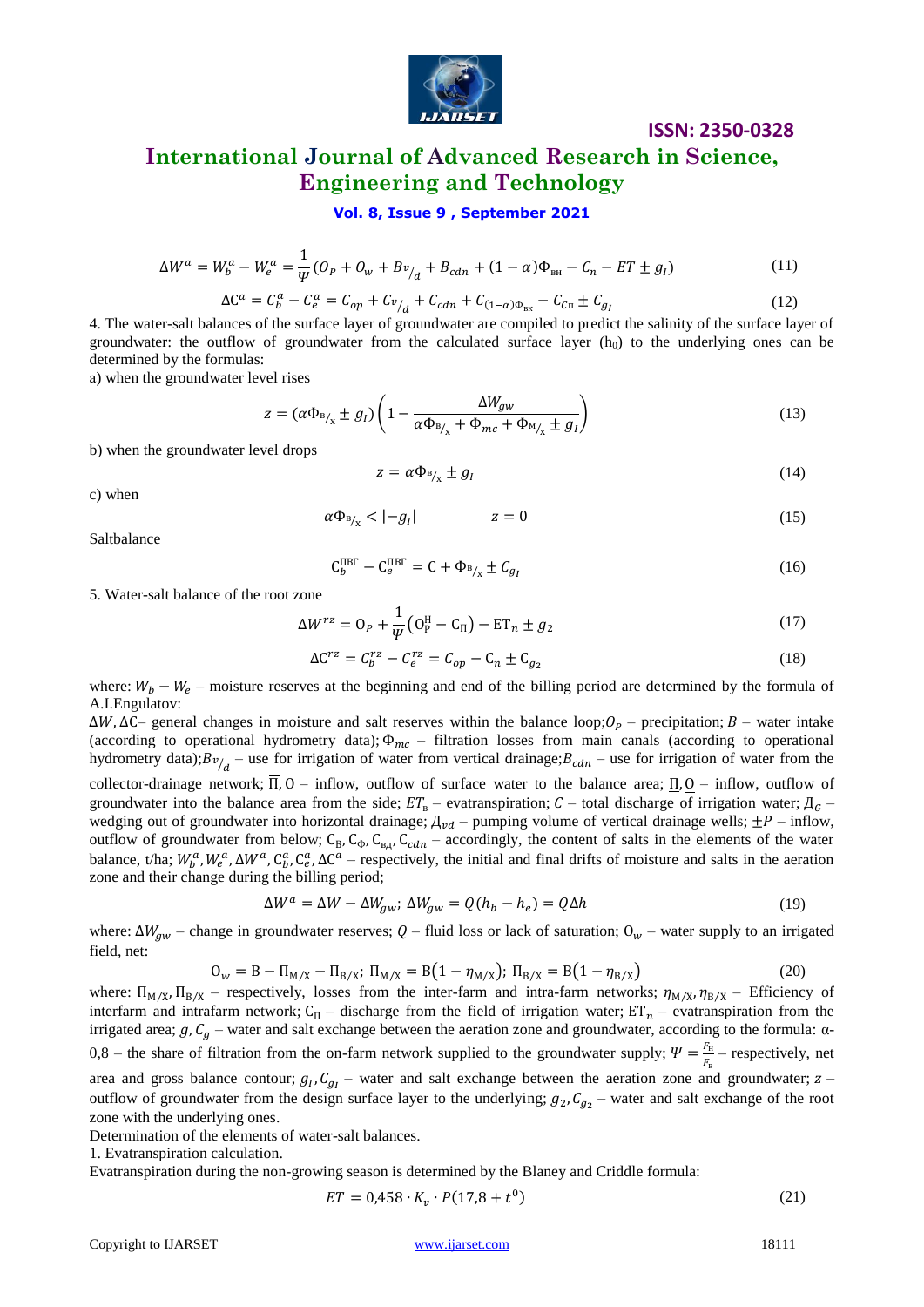

## **International Journal of Advanced Research in Science, Engineering and Technology**

#### **Vol. 8, Issue 9 , September 2021**

where:  $K_v$  – coefficient depending on the type of vegetation for the non-growing season can be taken  $K_v = 0.2$ ;  $P$  – the proportion of the duration of daytime hours in a given month from the annual amount, % (for November – 6,52, January – 6,76, February – 6,73 and march – 8,33);  $t^0$  – average monthly air temperature, <sup>0</sup>C. Cotton evapotranspiration is determined by the formula of Kh.A.Amanov:

$$
ET_{X} = 11.64 \beta \sqrt[4]{\frac{\sum t \cdot y \cdot n}{h_{cp}}}
$$
 (22)

where:  $\beta$  – coefficient taking into account the water consumption of cotton in certain months and equal to:in April – 0,31, May – 0,57, June – 0,91, July – 1,54, August – 1,21, in September – 1,21, October – 0,57;  $\sum t$  – the sum of the average daily air temperatures;  $Y -$  yield of raw cotton, c/ha; $n -$  number of days in a month;  $h_{av}$  – average monthly depth of groundwater, m.

Evapotranspiration from a complex hectare of the carrying area is calculated using the formula:

$$
ET = ET_X \cdot K_{av}; \ K_{av} = \frac{K_1 \omega_1 + K_2 \omega_2 + \dots + K_i \omega_i}{\sum \omega_i} \tag{23}
$$

where:  $K_{av}$  – weighted average coefficient of water consumption of crops;  $K_1, K_2, K_i$  – coefficient of water consumption of individual crops in relation to cotton;  $\omega_1$ ,  $\omega_2$ ,  $\omega_i$  – respectively the area under these crops.

2. Determination of the total discharge of irrigation water.

$$
C = C_1 + C_2 + C_3 \tag{24}
$$

where:  $C_1$  – discharges and technical leaks from the inter-farm network, 1%;  $C_2$  – also from the on-farm collector and drainage network,  $7\%$ ;  $C_3$  – discharges from fields are due to the efficiency of irrigation technique depending on the parameters of irrigation furrows, terrain slope, permeability and planning,in the Shuruzyak, Bayaut, Sardoba arrays, according to field studies, we take 16% of the water supply,for the floodplain array is determined by the hydrochemical method of A.I.Engulatov.

3. Calculation of groundwater wedging out into horizontal drainage.

$$
A_G = \frac{\pi \cdot K \cdot n \cdot l_s}{\ln \frac{10000}{l_s d} - 1} (h_d - h_{av})
$$
\n(25)

where:K – filtration coefficient of soils, m/day;  $n$  – number of days in a month;  $l_s$  – specific length of the collector and drainage network, r.m./ha; d – drain diameter, for open drains  $d = 0.5 \cdot b + h$ ;  $h_d$  – drain depth, m;  $h_{av}$  – average monthly groundwater depth, m.

4. Calculation of the volume of pumping by vertical drainage.

$$
\mu_{\rm B} = \frac{n \cdot Q_{av} \cdot t \cdot 86.4 \cdot VDSE}{F}
$$
\n(26)

where:  $n$  – number of wells on the system;  $Q_{av}$  – average flow rate of one well, m<sup>3</sup>/sec;  $t$  – well operation duration, days;  $F$  – reclaimed area, ha; VDSE – vertical drainage system efficiency.

$$
VDSE = \frac{T_a}{T_c} \tag{27}
$$

where:  $T_a$  – actual operating time, moto/h;

$$
T_a = \frac{3}{N} \tag{28}
$$

Э – actual consumption of electricity, kW;

N – pump power, kW/hour;

 $T_c$  – calendar time.

5. Determination of salt reserves in the aeration zone  $(C_{\rm H}^{\alpha})$ , in the surface of groundwater  $(C_{\rm H}^{\rm IBF})$ , in the root zone  $(C_{\rm H}^{\rm z})$ .

$$
C_{\rm H} = h \cdot \rho \cdot S \cdot 100 \cdot \varphi \tag{29}
$$

where:  $h$  - for the aeration zone, the minimum GWL depth for the design period, for groundwater surface  $-1,0$  m, for the root zone – 0,8 m;  $S$  – salt content in soil in % of the weight of dry soil, respectively, in the aeration zone, groundwater surface, root zone;  $\rho$  – bulk mass of soil,t/m<sup>3</sup>, for Syrdarya region 1,3-1,4;  $\varphi$  – the coefficient of conversion of water extracts to the initial calculated reserves of salts, according to P.S.Panin, for chloride soils  $-1,17$ , chloride-sulfate and sulfate soils – 1,41.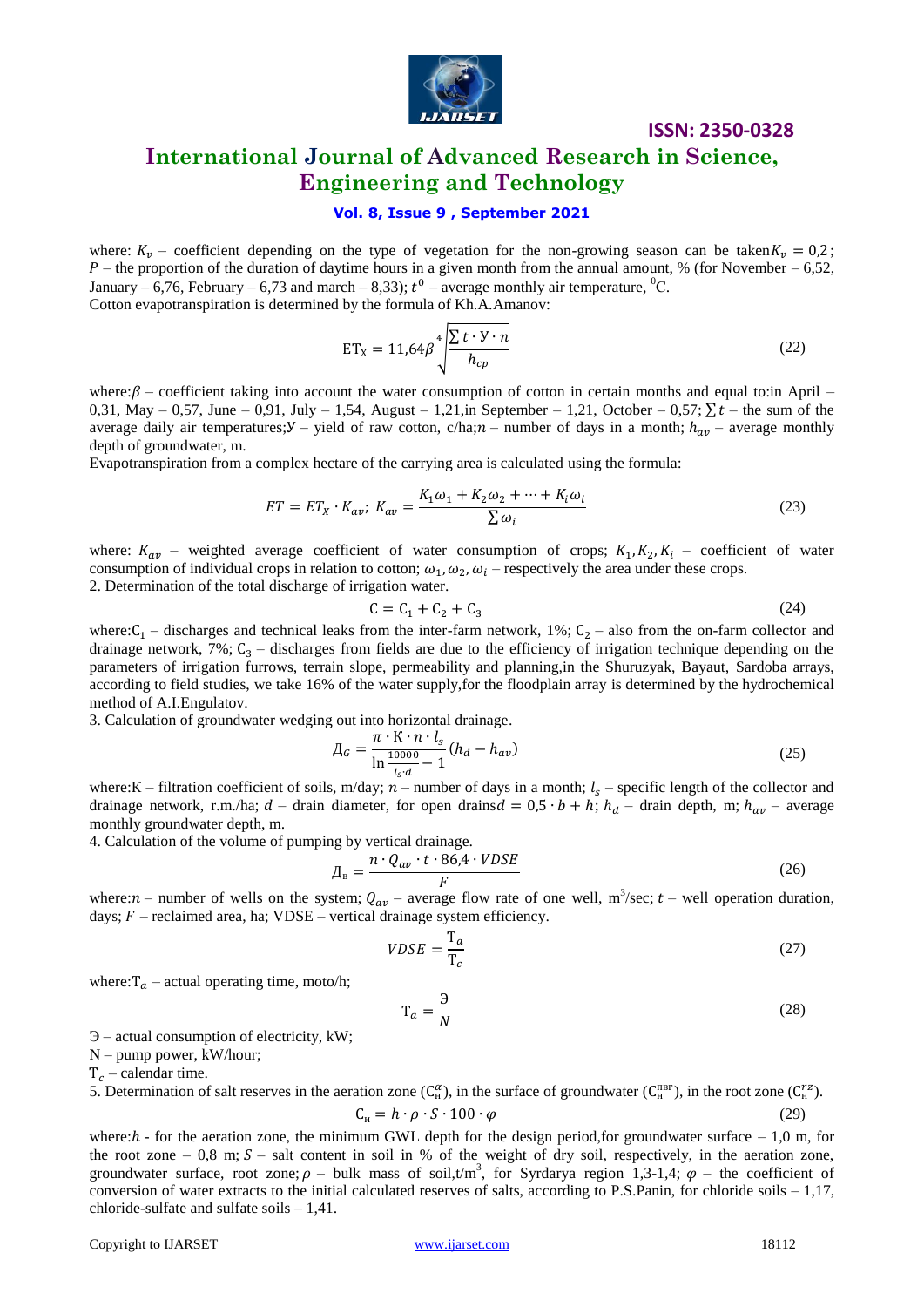

## **International Journal of Advanced Research in Science, Engineering and Technology**

#### **Vol. 8, Issue 9 , September 2021**

6. Determination of salt exchange in the aeration zone  $(C_{\alpha}^{\alpha})$ , groundwater surface  $(C_{z})$  and root zone  $(C_{\alpha}^{ss})$ . When removing salts from the aeration zone  $(-g)$ , groundwater surface  $(-z)$ , root zone  $(-g_2)$  with infiltration waters:

$$
C_g = C_H \left( 1 - \frac{1}{l^{\gamma}} \right) \tag{30}
$$

where: $\gamma$  – salt leaching constant, the value of which for chloride soils – 1,5, chloride-sulfate and sulfate – 4,25; K – the frequency of water exchange, respectively, in the aeration zone, groundwater surface, root zone in fractions of a unit

$$
K = \frac{g}{h \cdot m \cdot 10000} \tag{31}
$$

where:  $q$  – descending currents of moisture from the aeration zone, groundwater surface, root zone;  $h$  - for aeration zone minimum groundwater depth, for surface  $-1$  m, for the root zone  $-0.8$  m;  $m$  – active porosity of soils, we take  $-0.07$ . When feeding the aeration zone (+g)

$$
C_g = 0.001 \cdot g \cdot \mu_{\rm r}^{\rm nrs} \tag{32}
$$

where:  $\mu_{r}^{\text{HPB}}$  – average groundwater salinity for the calculation period, g/l (determined from the water-salt balances of the surface layer of groundwater).

When the root zone is replenished with upward currents of moisture from groundwater  $(-g_2)$ 

$$
C_{g_2} = 0.001 \cdot g_2 \cdot \mu_{\text{BT}} \tag{33}
$$

where:  $\mu_{BT}$  – ascending current mineralization, g/l.

$$
\mu = \frac{S_{\rm H}^{\rm BT} \cdot \xi \cdot \rho \cdot 1000}{Q_a \cdot Q_{mh}}
$$
\n(34)

where:  $\xi$  – conversion factor from the salt content in the soil to the mineralization of the soil solution. According to P.S.Panin for chloride soils – 0,82, chloride-sulfate and sulfate – 0,535;  $Q_a$  – actual soil moisture in% of the volume;  $Q_{mh}$  – maximum hygroscopic humidity in% of the volume, for medium soils 4-7%;  $S_H^{\text{BT}}$  – salinity of soils in the zone of the upward current, %.

7. Determination of the salt content in the aeration zone, groundwater surface, root zone in% of the weight of dry soil at the end of the calculation period.

$$
S_k = \frac{C}{h \cdot \rho \cdot \varphi \cdot 100} \tag{35}
$$

To determine the change in the roughness coefficient (n) in the channel of the collector-drainage network after mechanical cleaning and depending on the dynamics of algae growth, hydrometric works were carried out at the existing gauging stations ,the flow rate of water  $(Q)$ , the area of the free cross-section  $(w)$ , the slope of the surface  $(i)$ , and the water level (h) were measured.

"n" is determined depending on the hydraulic radius (R) and the Shezy coefficient (C) from the table compiled by G.V.Zheleznyakov.

$$
C = \frac{Q}{w\sqrt{R}i}
$$
\n(36)

"R" can be taken equal toh<sub>av</sub>

$$
R = h_{av} = \frac{w}{b} \tag{37}
$$

#### **III. RESULTS**

One of the main conditions for ensuring the required water-salt regime of soils is the reliable operation of the collectordrainage network.

Investigations of the regularity of the decrease in the operability of the collector-drainage network and their forecasting methods were carried out on the basis of the analysis of materials and contents of the maintenance services, design studies and literary sources, through systematization, generalization. Subject to analysis are materials on the frequency and volume of cleaning work on an open collector-drainage network. In this case, the methods of mathematical statistics and probability theory were used. The typification of soil profiles is carried out taking into account their lithological structure, mechanical composition and gypsum content in it.